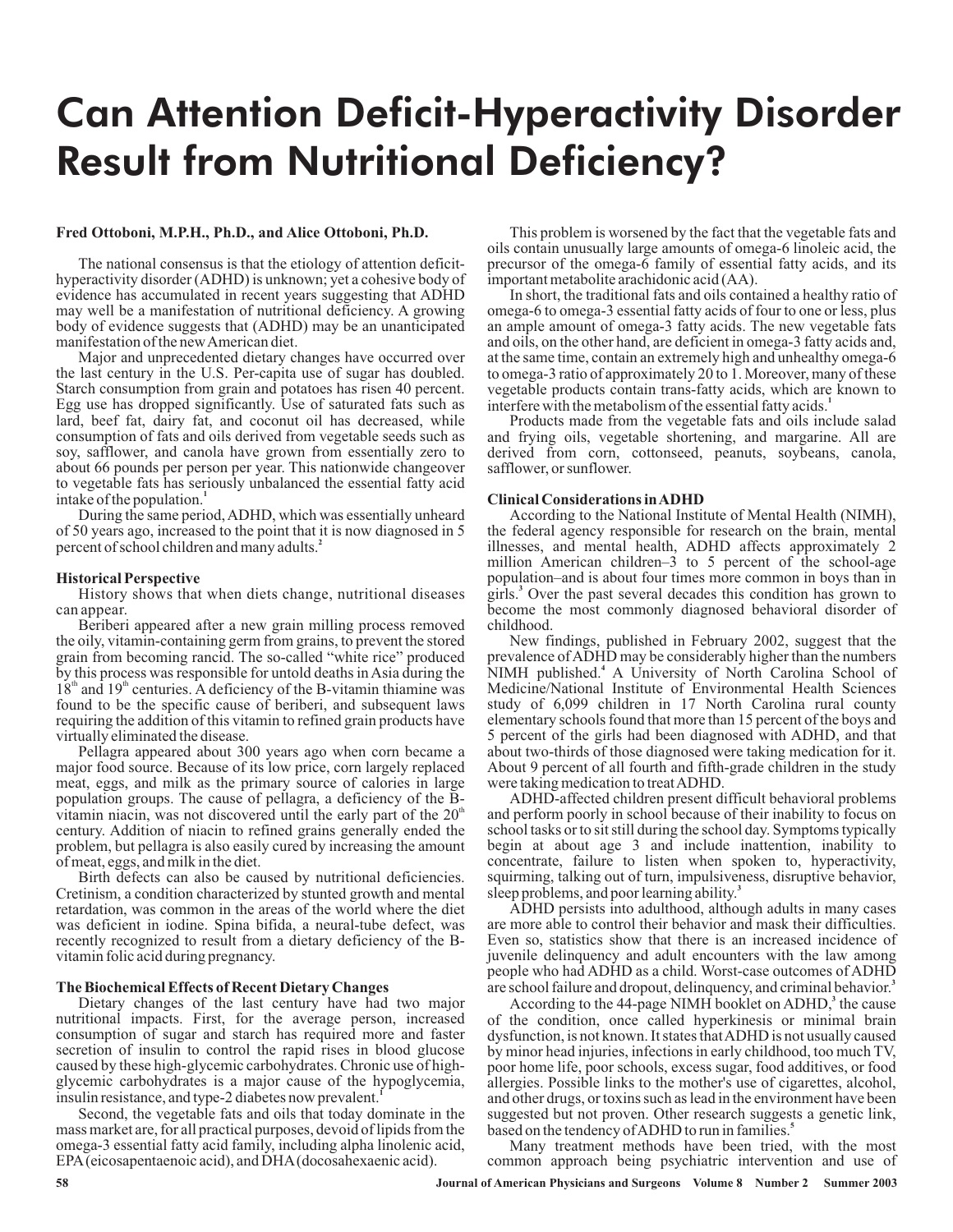prescription drugs such as methylphenidate (Ritalin). These drugs reduce the severity of symptoms and help the affected children control their impulses and participate in classroom routine.

According to the NIMH, health professionals stress that because no one knows what causes ADHD, it does not help parents to look backward for possible reasons. They point out that there are too many possibilities to pin down the cause with certainty and that it is far more important for the family to move forward in finding ways to obtain the right help. **3,5**

## **The Role of DHAandAA**

Despite official preoccupation with treating ADHD with drugs, there is compelling scientific evidence that ADHD is a birth defect caused by deficiencies of maternal DHA during pregnancy and while nursing, and the virtual absence of DHA and AA in infant formula. AA is a long-chain omega-6 fatty acid found primarily in meat and eggs, whereas EPAand DHAare found primarily in the fat of cold-water fish.

It is known that DHA and AA are required building blocks for the brain and eyes of newborns.<sup>6</sup> The brain begins growing very rapidly in the third trimester of pregnancy and continues to grow for 24 months after birth. The required DHA and AA are normally supplied directly from the mother to the child during pregnancy and by the mother's milk during the nursing period. When the mother's and/or the child's diets are deficient in DHA and/or AA, the brain and the eyes cannot develop properly.

A number of studies have found that brain volume is 3 to 4 percent smaller in individuals with ADHD.<sup>7,8</sup> The most recently published study on the subject compared the brain volumes of 152 ADHD children and adolescents between the ages of 5 and 18 years against a control group of 139 age and sex-matched controls. In addition to shrinkage in total brain volume, this study found that shrinkage also occurred in brain components, such as the cerebrum and cerebellum, and persisted across all ages and sexes in both the medicated and unmedicated children with ADHD. The authors of this study suggested that genetic and/or early environmental influences on brain development in ADHD are permanent, not progressive, and unrelated to the drugs commonly used for ADHD treatment.<sup>9</sup>

Studies also show that the head circumference of newborns is a good predictor of brain weight in preterm infants, and that low DHA levels in umbilical arteries are associated with smaller head circumferences in these infants.<sup>6</sup> Other studies indicate that the high maternal dietary consumption of linoleic acid (an omega-6 fatty acid that is overabundant in vegetable fats and oils) is related to low blood levels of DHA observed in both mothers and their newborns. **6** This effect is only one example of a number of adverse health effects caused by high dietary levels of omega-6 linoleic acid that result from the wide use of vegetable fats and oils. **1**

At least one study has found a correlation between DHA in blood and DHA in brain tissue of term infants.<sup>10</sup> This means that the tests showing DHA levels in blood referred to later in this article can be used to infer DHA levels in the brain. This same study also examined both breast-fed and formula-fed infants, and found that the breast-fed infants had greater proportions of DHA in their blood and brain tissue than did the formula-fed infants. In order to avoid repeated blood collections to determine fatty acid status in infants, researchers developed a non-invasive method for analysis of buccal mucosal cells collected on cotton swabs that correlates closely with fatty acids in blood samples. **11-13**

Breast milk normally contains both DHA and AA, but the infant formula used in this study (and also used throughout the US at the time) contained neither DHA nor AA. Following a recent favorable ruling by the Food and Drug Administration, infant formula containing DHA and AA in concentrations similar that found in mothers' milk began entering the American market in early 2002.<sup>14</sup>

A worldwide consensus for fortification of infant formula has been growing for a number of years: In 1978 the Food and Agriculture Organization and the World Health Organization recommended that formula mimic breast milk. In 1991 the European Society for Pediatric Gastroenterology, and in 1992 the British Nutrition Foundation recommended that preterm infant formulas include DHA and AA. In 1993 a World Health Organization and Food and Agriculture Organization joint committee of experts recommended that preterm and term infant formulas include DHAandAA. **14**

Justification for these recommendations is that the preponderance of evidence shows that infants fed unfortified formula have poorer vision and lower IQs than infants fed with formula fortified with DHAandAA. **6,15**

Human breast milk tends to have adequate levels of AA for infant nutrition. The diet of the mother does not ordinarily require any supplementation with AA because it is readily available from common foods such as meat and eggs. On the other hand, the American diet is seriously deficient in omega-3 fatty acids, including DHA. As a result, childbearing women are very often deficient in DHA. According to Sears, average DHA levels in nursing mothers' milk in the US are among the lowest in the world. He states that this DHA shortage represents a real risk to the mental capacity of futureAmericans. **16**

According to Hornstra, lower levels of DHAin blood plasma of low-birth-weight infants at age one year correlate significantly with psychomotor and mental developmental indices; that breast-fed infants have a higher IQ than those fed with standard unfortified baby formula; and the longer the period of breast feeding, the better the mental performance of the child. **6**

Studies with school-age children and young adults are also consistent with the proposition that ADHD results from nutritional deficiency. Stevens et al. reported that a group of 56 individuals with ADHD had significantly lower concentrations of both DHA and AA in red blood cell lipids than did a control group of 43 individuals.<sup>17</sup> The authors noted that the children in the study group with the worst symptoms had the lowest plasma levels of DHA and AA and indicated that the precise reason for the lower fatty acid levels in some children with ADHD is not clear, although altered fatty acid metabolism was a possibility.

Mitchell et al. compared 48 hyperactive children with 49 ageand sex-matched controls.<sup>18</sup> Serum DHA and AA levels were significantly lower in the hyperactive children than in the control children. The hyperactive children had auditory, visual, language, reading and learning difficulties, and lower average birth weight than the controls. The hyperactive children also were more likely to suffer coughs, colds, serious illness, or accident in the year before the study.

Studies designed to determine whether ADHD can be helped by dietary supplementation with DHA have shown mixed results. For example, Voigt et al., using a randomly assigned group of 63 children of ages 6-12 with ADHD, all receiving maintenance therapy with stimulant medication, reported that supplementation with 345 milligrams per day of DHA or a placebo for four months showed no benefit.<sup>19</sup> On the other hand, Richardson and Puri, using a group of 41 ADHD children randomly assigned to supplementation or placebo for 12 weeks, reported a significant reduction inADHD symptoms in the treated group. **20**

Sears<sup>16</sup> has written that such contradictory results may be expected because some studies tend not to control dietary intake of high-glycemic carbohydrates (sugar and starch), and do not provide their study groups with sufficiently high doses of DHA and/or EPA. His reasoning is that the American diet is not only low in DHA and other omega-3 fatty acids, but also too high in sugar and starch. Dietary sugar and starch raise insulin levels that, in turn, disrupt brain chemistry by interfering with essential fatty acid metabolism.

In a study of ADHD children, Sears reported uniformly good results. Within weeks the children's ability to concentrate increased dramatically and their behavior at home and school improved. In this study Sears controlled dietary sugar and starches and used pharmaceutical grade fish oil to provide doses of 10-15 grams per day of DHA and EPA. EPA is the omega-3 metabolic precursor of DHA, and occurs in fish oil as well.

The brain chemistry involved is complex and not completely understood, but high levels of omega-6 fatty acids coupled with deficiencies of both EPA and DHA, and/or high and unstable insulin levels have been found to stimulate the enzyme delta-5